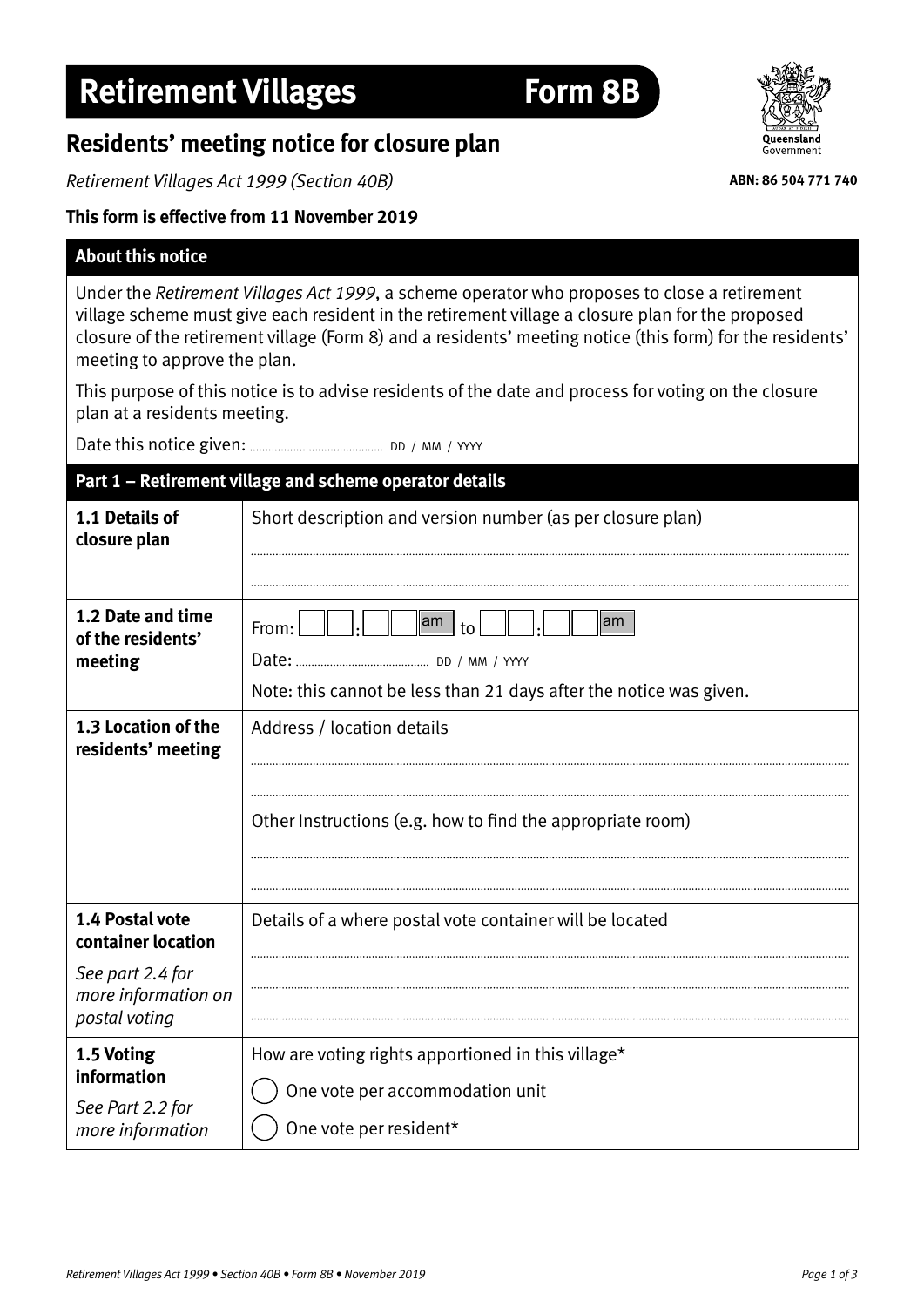| Part 1 - Retirement village and scheme operator details continued |                                                                                                                                                                                                                                                                                                                                                            |  |
|-------------------------------------------------------------------|------------------------------------------------------------------------------------------------------------------------------------------------------------------------------------------------------------------------------------------------------------------------------------------------------------------------------------------------------------|--|
| 1.6 Scheme<br>operator details                                    | Name of entity that operates the retirement village (scheme operator)                                                                                                                                                                                                                                                                                      |  |
|                                                                   |                                                                                                                                                                                                                                                                                                                                                            |  |
|                                                                   |                                                                                                                                                                                                                                                                                                                                                            |  |
|                                                                   |                                                                                                                                                                                                                                                                                                                                                            |  |
|                                                                   | Post Code                                                                                                                                                                                                                                                                                                                                                  |  |
|                                                                   |                                                                                                                                                                                                                                                                                                                                                            |  |
|                                                                   | Part 2 - Information on special resolutions and other approvals                                                                                                                                                                                                                                                                                            |  |
| 2.1 Process for<br>special resolution                             | Residents may approve a closure plan by a special resolution at a residents'<br>meeting. A special resolution is a resolution passed by at least three-quarters<br>of persons entitled to vote personally, by proxy or by postal ballot.<br>Residents must be given at least 21 days' notice of the meeting.                                               |  |
| 2.2 Who may<br>vote for a special<br>resolution                   | Voting is by one resident of each accommodation unit unless residents have,<br>by special resolution, agreed for each resident to be entitled to vote.                                                                                                                                                                                                     |  |
|                                                                   | Former residents of an accommodation unit are also entitled to vote where<br>they continue to be liable for part of the general services charge for the unit.<br>However, for former residents voting is always 1 vote per accommodation<br>unit.                                                                                                          |  |
| 2.3 How votes may                                                 | The resident's vote may be cast by:                                                                                                                                                                                                                                                                                                                        |  |
| be cast                                                           | the resident<br>$\bullet$<br>a person appointed as their power of attorney<br>another person, other than the scheme operator, who the resident<br>has appointed by a signed notice to make a proxy vote for them at the<br>special resolution meeting*<br>postal vote in a container provided by the scheme operator in the<br>common area of the village. |  |
|                                                                   | *Note: a person may not hold more than 2 proxy votes for the meeting.                                                                                                                                                                                                                                                                                      |  |
| 2.4 Rules regarding<br>postal votes                               | It is recommended that any postal vote is conducted in accordance with the<br>resident committee constitution and the Act.                                                                                                                                                                                                                                 |  |
|                                                                   | The scheme operator must provide a secure locked container for postal votes<br>in the common area at least 24 hours before the time the meeting is to be<br>held.                                                                                                                                                                                          |  |
|                                                                   | The scheme operator must not open, or allow to be opened, the container<br>before it I delivered to the chairperson of the meeting.                                                                                                                                                                                                                        |  |
|                                                                   | The scheme operator must deliver the container to the chairperson of the<br>meeting immediately before the chairperson opens the meeting.                                                                                                                                                                                                                  |  |